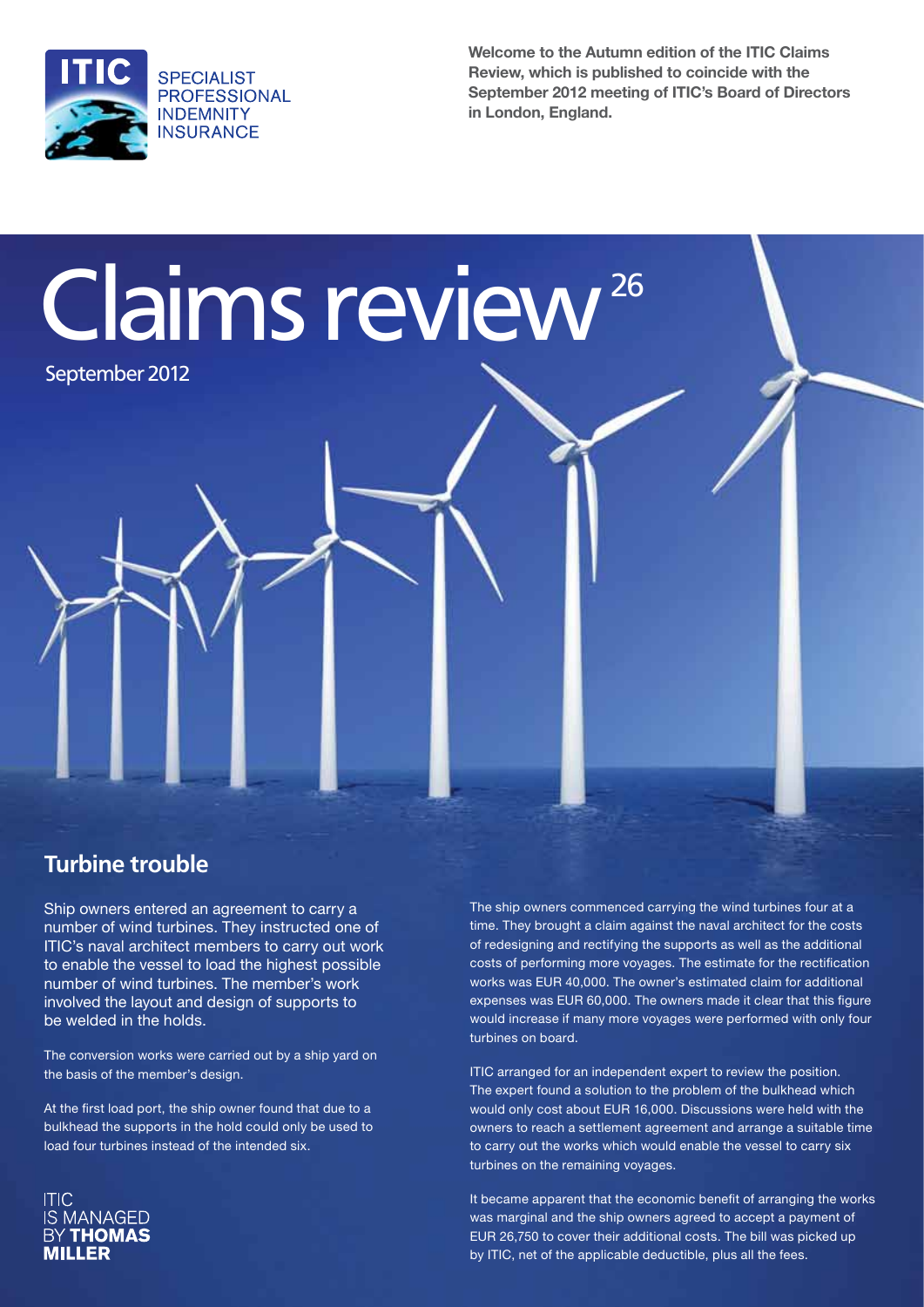### **Incompatible cargoes**

A commercial manager fixed a ship to load two parcels of chemicals. Unfortunately, after the fixture had been confirmed, it was discovered that two cargoes which could not be stowed next to one another had been booked. Although the commercial manager had checked in the relevant guidelines, which clearly stated that caustic soda and acrylonitrile could not be stowed adjacently, he inadvertently confirmed the opposite.

The acrylonitrile was loaded at the first port with the error only being discovered a few hours before the ship was due to arrive at the second port to load the caustic soda. As a result of the error, the ship had to proceed

to the discharge port without the caustic soda. Efforts were made to book another cargo to mitigate the loss, but no additional cargo could be found. The owners also had to cover their commitment to move the caustic soda and the commercial manager had to fix a further ship for this cargo.

The claim from the owners comprised the deadfreight claim on the first ship and the expenses incurred for having to fix a second ship to load the caustic soda. The total of these losses was USD 212,585. This was paid by ITIC, less the commercial manager's deductible.



#### **Put it in writing**

**ITIC has seen an increasing number of claims on its shipbroking members relating to the receipt and forwarding of messages. The following claim demonstrates the importance of accurate record keeping and the need to reconfirm telephone conversations in writing.**

A shipbroker, acting for charterers, found himself in the middle of a dispute between the owners and charterers concerning a substantial demurrage claim. Charterers failed to settle the owner's claim for demurrage in excess of USD 400,000 and the owners commenced arbitration in London, in accordance with the terms of the charterparty. As the charterers failed to nominate their arbitrator, the owners nominated their chosen arbitrator as sole arbitrator, again in accordance with the terms of the charterparty. Despite orders from the sole arbitrator for the charterers to serve defence submissions within a required period, no defence or communication was received from them. The arbitrator awarded owners the full amount of the demurrage claim plus interest and costs (a total of USD 575,000)

Owners attempted to collect the award against the charterers through the US courts. The charterer's defence was that they had never been advised of the arbitration proceedings and therefore had not had an opportunity to appoint an arbitrator to defend their position. The charterers also alleged that the shipbroker

had failed to inform them about the arbitration, and that if the arbitration award was enforceable it should be paid by the broker. Charterers brought the broker into the US action by filing a third party complaint. The broker confirmed that he had advised the individual responsible for all vessel charters by telephone regarding the appointment of an arbitrator and again when arbitration proceedings had commenced. Unfortunately he failed to confirm this by e-mail and there was therefore no written evidence to support the broker's position. The charterer, well aware of lack of written confirmation, simply denied that such telephone conversations took place.

ITIC appointed lawyers to protect the interests of the broker and conducted a detailed review of the matter. An

area of concern was that, if the court found the broker to be an "agent" of the charterer, then it could be argued that service of notices regarding arbitration proceedings on the broker could be deemed to be service on the charterer. This could mean that the arbitration award was enforceable against the charterer, who in turn may have pursued the broker for the full value of the award.

The case was concluded at a court ordered mediation by means of a payment to the owners of USD 450,000. The broker contributed USD 75,000 to the settlement, and the legal costs of defending the broker were in excess of USD 140,000 – a total of USD 215,000 – a high price to pay for a simple failure to follow up a telephone conversation with an e-mailed confirmation.

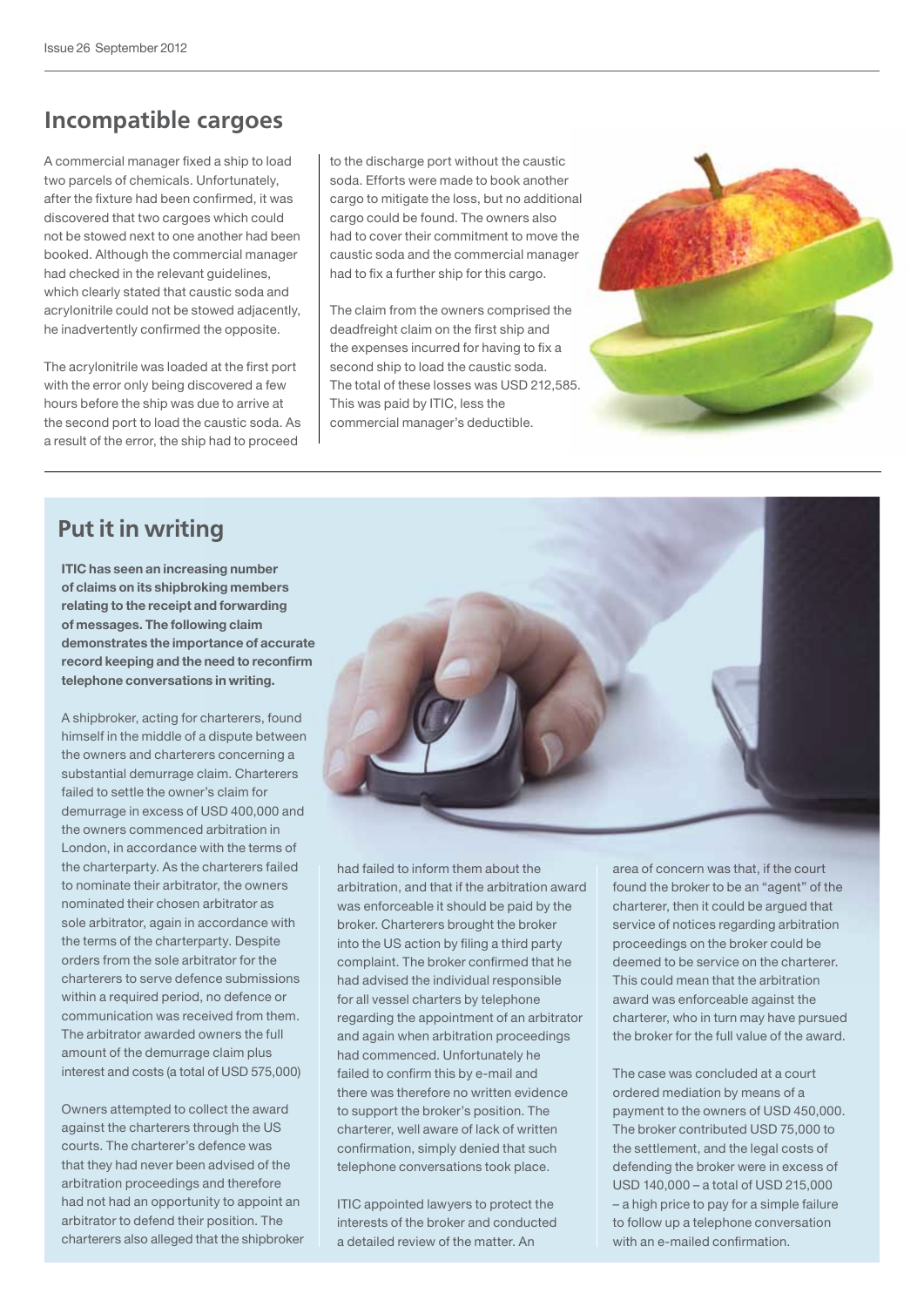

## **Who pays for heating?**

**When a tanker broker arranged a voyage charter, the recap e-mail stated that the lump sum freight was inclusive of maintaining loaded temperature. The cargo description also stated "vessel to maintain loaded temperature".** 

There were discussions between the broker and the charterers, with the charterers asking if the price included heating (allegedly without stating whether maintaining heat or heating up). The broker told them it did, but did not specify what this referred to.

It is normal for the vessel to pay the costs of maintaining the temperature of the cargo as loaded. The pro forma that was used for this fixture was silent on the issue of the costs of heating up. It was noted that Clause 25 (a provision that charterers would pay the costs of increasing the temperature of a cargo) of the charterer's additional terms had been deleted. The reason for this deletion was probably that the charter was based on a pro forma which had been used on a clean products charter where such provisions were not necessary.

The owners insisted that the lump sum freight only included maintaining temperature as per the fixture recap. The charterers faced a bill of USD 170,000 for heating up the cargo and stated they had sold the cargo on the basis the freight covered all costs. They claimed they had been mislead by the broker.

Ultimately the claim was settled at USD 100,000, which was paid by ITIC, less the deductible.

#### **Persistence pays**

Shipbrokers notified ITIC of their concern about outstanding commission owed to them by time charterers, who were widely thought to be in financial difficulties. The charterparty provided that the time charterers were obliged to deduct the broker's commission from the hire and pay this directly to the brokers. The charterers had deducted EUR 50,514 commission from hire paid, but had only paid EUR 20,000 to the brokers; payments suddenly ceased without explanation.

ITIC wrote to the time charterers on behalf of the shipbrokers on two occasions and were advised that payment was to follow, however no money was ever received. A local lawyer was then appointed and contacted the debtor directly, warning that ITIC would consider a ship arrest should the next instalment not be promptly received. This prompted the payment of a further EUR 10,000, leaving EUR 20,514 still owing. Payments ceased again.

ITIC was advised by the local lawyer that it was not possible to arrest the ship against which the commission had been incurred

### **The penalties of stowaways**

When a vessel was attempting to leave the berth, the presence of a stowaway onboard was discovered. The ship agent immediately contacted the Immigration Authorities to ask them to remove the stowaway, but failed to notify the port authorities to obtain a time extension for leaving the berth. As a result of vessel's delay in leaving the berth, the port authorities imposed a penalty of

because the debtors were only the time charterers. However the charterers had their own fleet of ships. A ship owned by the charterers was due to arrive in a jurisdiction where she could be arrested for shipbroker's commission. An arrest order was obtained, and this produced another payment of EUR 10,000. Unfortunately, no further payments were received and it became apparent that the ship on which the arrest order had been obtained was held up at the previous port and the arrest order could not be served. An arrest order was therefore obtained to arrest another of the debtor's fleet. This arrest was effective and the debtor paid the balance owed. The legal costs were paid by ITIC.



USD 5,000 and refused to grant port clearance until the penalty had been paid. It was late in the evening when the ship agent received notice of the penalty and it could not be settled until the banks opened the following morning. In addition to the penalty the ship owner incurred considerable costs as a result of the delay in departure of the vessel. ITIC covered the costs plus the penalty.

# **Don't rock the boat**



A yacht broker incorrectly marketed a yacht as having zero speed stabilisers, which it in fact did not have. The owners of the yacht brought a claim against the broker alleging that this misdescription in the run up to the summer season had cost them lost chartering income of EUR 500,000.

ITIC analysed the claim from the owners and realised that only one single week's lost charter had resulted from this error. The yacht brokers had been able to find charters that season regardless of the misdescription. Furthermore, owners had not complied with the broker's request to keep the yacht fully available for charter, instead putting it into the yard for repair work during this period.

Faced with these arguments, the yacht owner reduced his claim to EUR 30,000. ITIC continued to assist the yacht broker in rejecting the claim from the yacht owner, until the yacht owner decided to withdraw his claim.